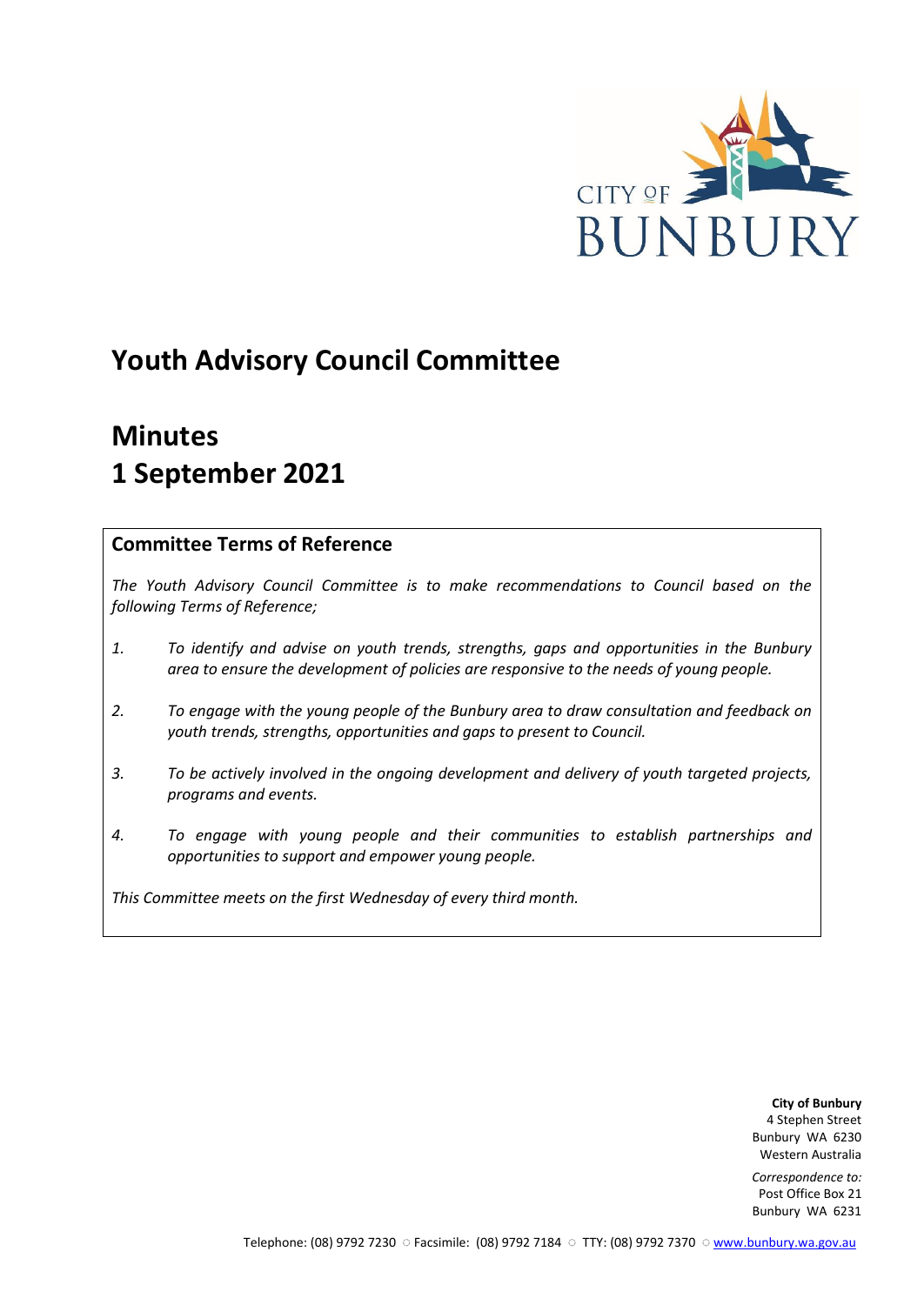# **Table of Contents** Subject

### Item No

## Page No

| 1.  |      |  |  |  |  |
|-----|------|--|--|--|--|
| 2.  |      |  |  |  |  |
| 3.  |      |  |  |  |  |
| 4.  |      |  |  |  |  |
|     | 4.1  |  |  |  |  |
|     | 4.2  |  |  |  |  |
| 5.  |      |  |  |  |  |
| 6.  |      |  |  |  |  |
| 7.  |      |  |  |  |  |
| 8.  |      |  |  |  |  |
|     | 8.1  |  |  |  |  |
|     | 8.2  |  |  |  |  |
|     | 8.3  |  |  |  |  |
| 9.  |      |  |  |  |  |
| 10. |      |  |  |  |  |
|     | 10.1 |  |  |  |  |
|     | 10.2 |  |  |  |  |
|     |      |  |  |  |  |
| 12. |      |  |  |  |  |
|     | 12.1 |  |  |  |  |
|     | 12.2 |  |  |  |  |
| 13. |      |  |  |  |  |
| 14. |      |  |  |  |  |
|     |      |  |  |  |  |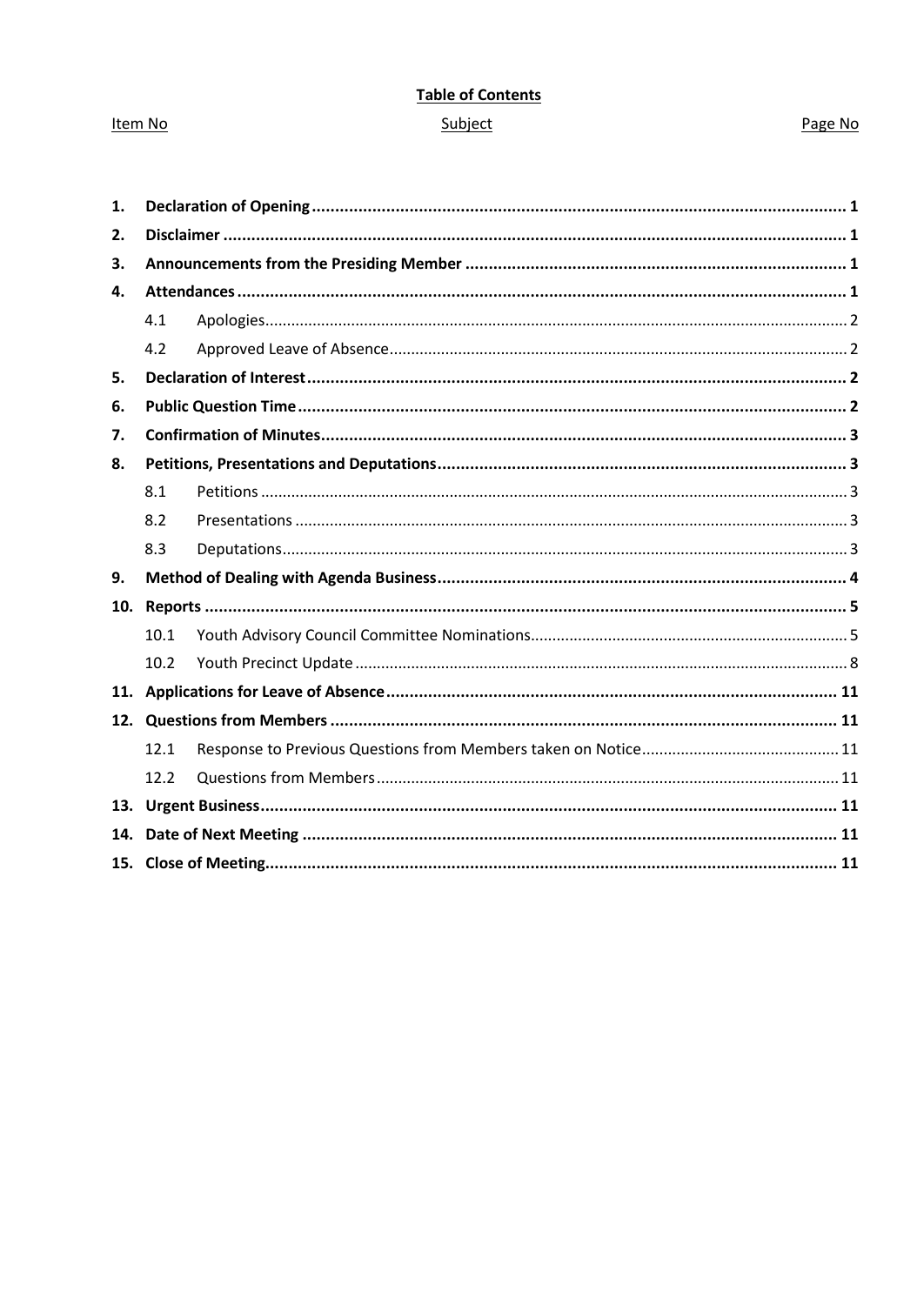# **Acknowledgement of Country**

\_\_\_\_\_\_\_\_\_\_\_\_\_\_\_\_\_\_\_\_\_\_\_\_\_\_\_\_\_\_\_\_\_\_\_\_\_\_\_\_\_\_\_\_\_\_\_\_\_\_\_\_\_\_\_\_\_\_\_\_\_\_\_\_\_\_\_\_\_\_\_\_\_\_\_\_\_\_\_\_\_\_\_\_\_\_\_\_\_\_\_\_\_

We acknowledge the Traditional owners of this land, the Wardandi Noongar people, and pay our respects to Elders past, present and emerging.

# **Vision**

Celebrating and advocating young people and their communities.

# **Mission**

We challenge expectations and assumptions, activate places and spaces, and empower young people to have a voice.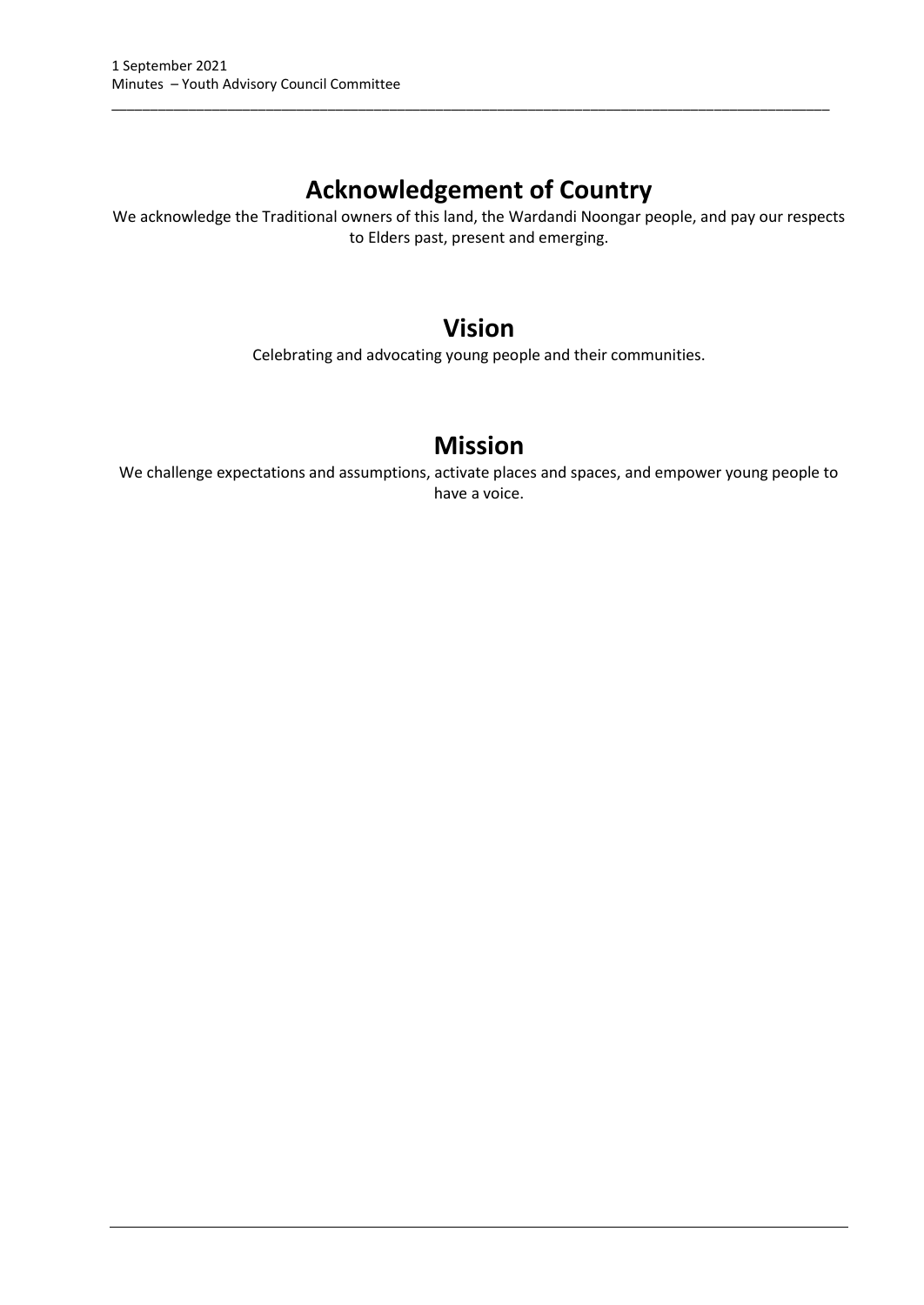

# **Youth Advisory Council Committee**

# **Agenda**

**1 September 2021**

Members of the public to note that recommendations made by this committee are not final and will be subject to adoption (or otherwise) at a future meeting of the Bunbury City Council.

# <span id="page-3-0"></span>**1. Declaration of Opening**

The Presiding Member declared the meeting open at 4:34pm.

### <span id="page-3-1"></span>**2. Disclaimer**

Not applicable to this committee.

# <span id="page-3-2"></span>**3. Announcements from the Presiding Member**

The Presiding Member offered his congratulations to Hannah Moyle on the birth of her daughter.

The Presiding Member noted that he was excited that SHIFT was only a month away and that he was looking forward to seeing what the event would be like this year.

It was noted that this was the last official meeting of the Youth Advisory Council Committee and the Presiding Member thanked youth members, Cr Plumb and Cr Turner for their service over the previous two years. He also took the opportunity to thank Danika Wellington and the City.

#### <span id="page-3-3"></span>**4. Attendances**

*Committee Members:*

| <b>Member Name</b>  | <b>Representing</b>     |
|---------------------|-------------------------|
| Sean van der Wielen | <b>Presiding Member</b> |
| Bella Burgemeister  | <b>Youth Community</b>  |
| Luka Coulson        | <b>Youth Community</b>  |
| Dylan Fryer         | <b>Youth Community</b>  |
| Rebekkah Green      | <b>Youth Community</b>  |
| Hannah Moyle        | <b>Youth Community</b>  |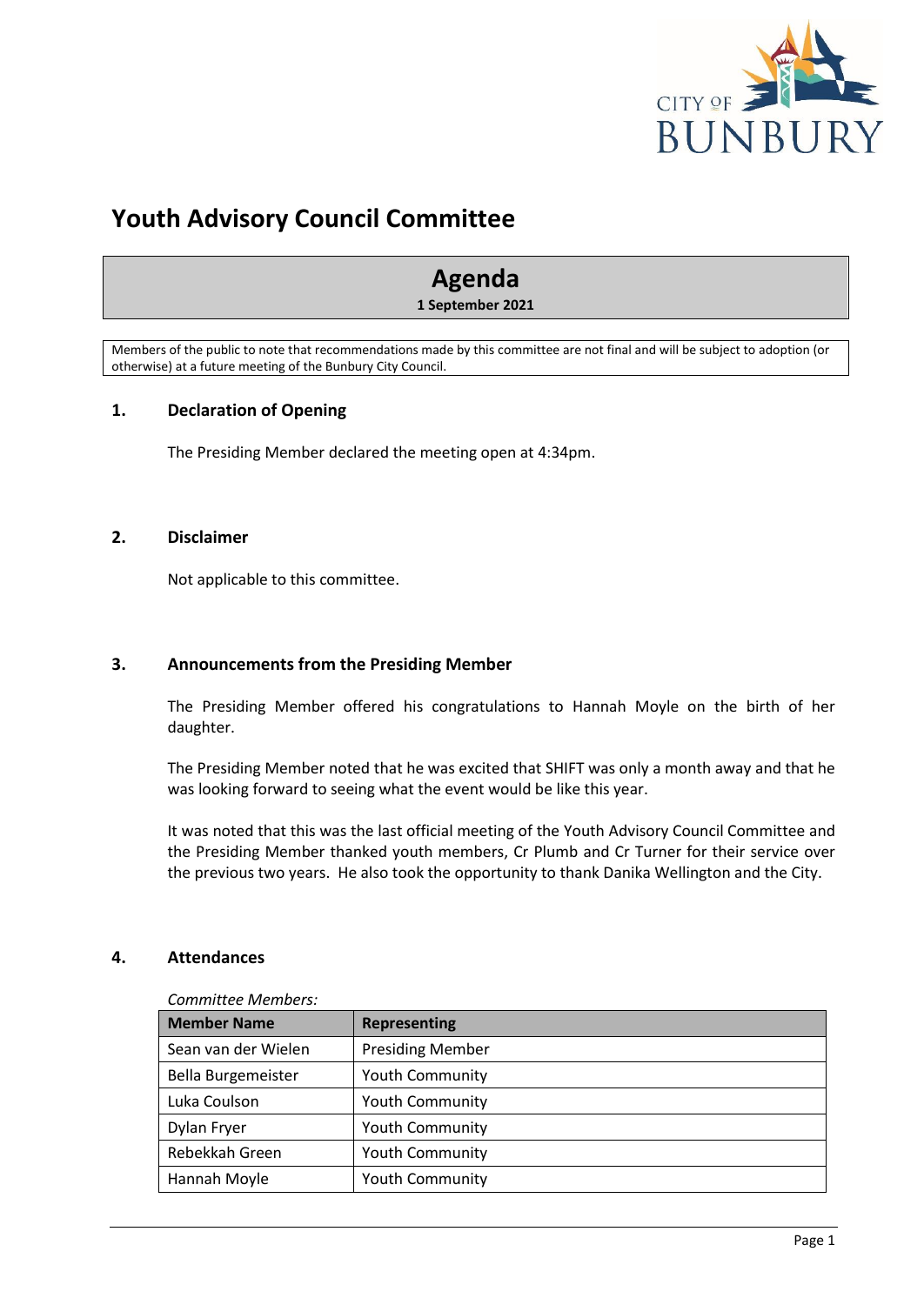#### *Ex-officio Members (non-voting):*

| <b>Member Name</b> | <b>Representing</b>              |
|--------------------|----------------------------------|
| l Cr Kris Plumb    | <b>Councillor Representative</b> |
| l Cr Karen Turner  | <b>Councillor Representative</b> |

\_\_\_\_\_\_\_\_\_\_\_\_\_\_\_\_\_\_\_\_\_\_\_\_\_\_\_\_\_\_\_\_\_\_\_\_\_\_\_\_\_\_\_\_\_\_\_\_\_\_\_\_\_\_\_\_\_\_\_\_\_\_\_\_\_\_\_\_\_\_\_\_\_\_\_\_\_\_\_\_\_\_\_\_\_\_\_\_\_\_\_\_\_

#### *Support Staff:*

| <b>Name</b>       | Title                                                                                         |  |  |  |
|-------------------|-----------------------------------------------------------------------------------------------|--|--|--|
| Danika Wellington | Senior Community Partnerships Officer                                                         |  |  |  |
| Liz Allan         | Executive Assistant (Research and Projects) to the Director<br><b>Sustainable Communities</b> |  |  |  |
| Lorraine Crook    | Community Partnerships Officer - Inclusion                                                    |  |  |  |
| Kate Monaghan     | <b>Community Partnerships Assistant</b>                                                       |  |  |  |

#### <span id="page-4-0"></span>**4.1 Apologies**

Rylee Hewitt, Olivia Little, Casey Sutton, Will Tuck, Gary Barbour - Director Sustainable Communities, Sarah Upton – Manager Community Services, and Steve de Meillon – Team Leader Community Partnership & Events were apologies.

Carl McIntyre, Teagan Pesce and Lillian Wilson were absent.

#### <span id="page-4-1"></span>**4.2 Approved Leave of Absence**

Nil

# <span id="page-4-2"></span>**5. Declaration of Interest**

IMPORTANT: Committee members to complete a "Disclosure of Interest" form for each item on the agenda in which they wish to disclose a financial/proximity/impartiality interest. They should give the form to the Presiding Member before the meeting commences. After the meeting, the form is to be forwarded to the Administration Services Section for inclusion in the Corporate Financial Disclosures Register.

# <span id="page-4-3"></span>**6. Public Question Time**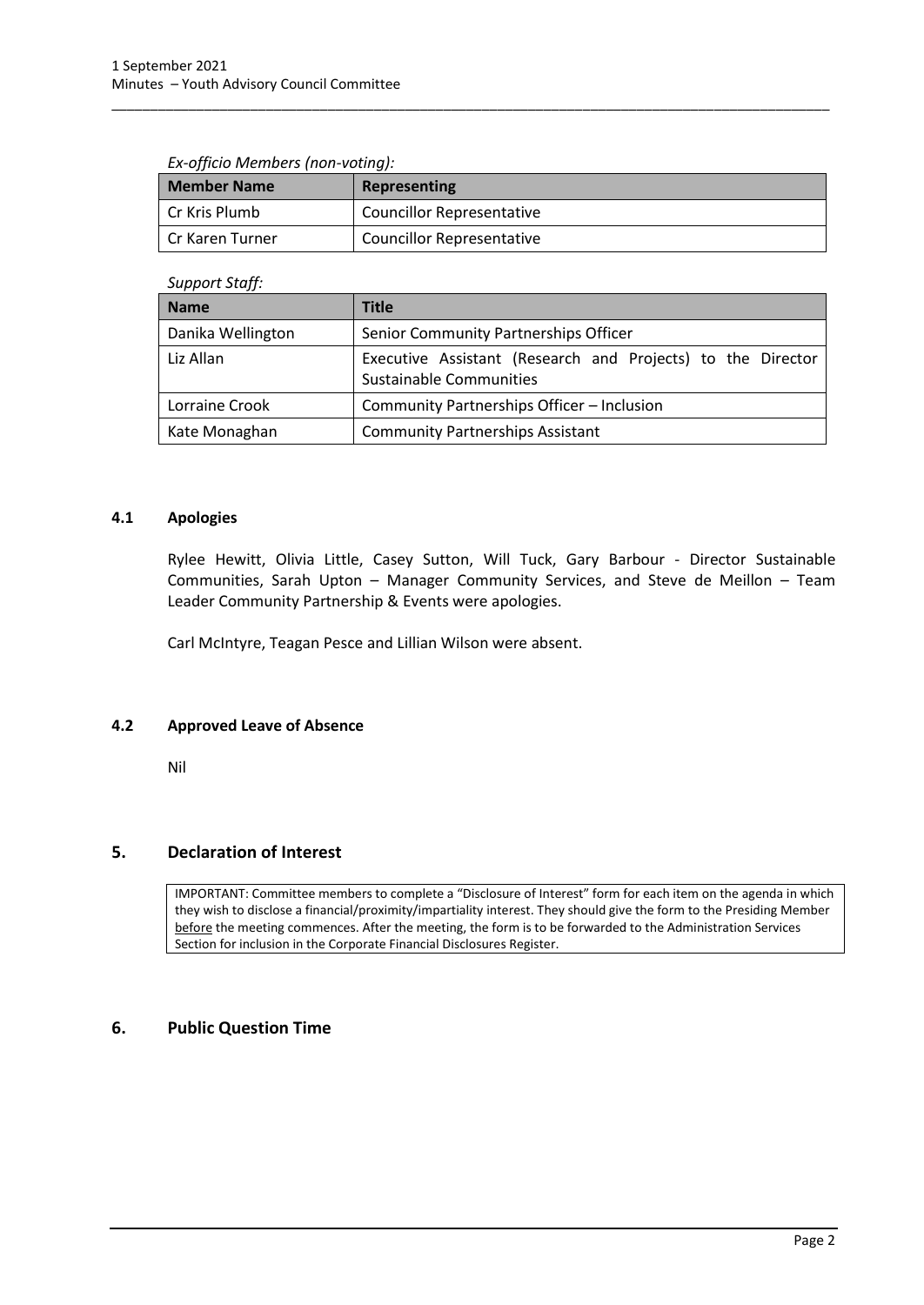# <span id="page-5-0"></span>**7. Confirmation of Minutes**

The Minutes of the Youth Advisory Council Committee Meeting held 2 June 2021 had been circulated.

\_\_\_\_\_\_\_\_\_\_\_\_\_\_\_\_\_\_\_\_\_\_\_\_\_\_\_\_\_\_\_\_\_\_\_\_\_\_\_\_\_\_\_\_\_\_\_\_\_\_\_\_\_\_\_\_\_\_\_\_\_\_\_\_\_\_\_\_\_\_\_\_\_\_\_\_\_\_\_\_\_\_\_\_\_\_\_\_\_\_\_\_\_

#### **Recommendation**

That the Minutes of the Youth Advisory Council Committee Meeting held 2 June 2021 be confirmed as a true and correct record.

### **Outcome of the Meeting held 1 September 2021**

The recommendation (as printed) was moved Bella Burgemeister, seconded Luka Coulson.

The Presiding Member put the motion to the vote and it was adopted to become the Committee's decision on the matter.

# **Committee Decision**

That the Minutes of the Youth Advisory Council Committee Meeting held 2 June 2021 be confirmed as a true and correct record.

CARRIED 6 votes "for" / Nil votes "against"

# <span id="page-5-1"></span>**8. Petitions, Presentations and Deputations**

#### <span id="page-5-2"></span>**8.1 Petitions**

Nil

#### <span id="page-5-3"></span>**8.2 Presentations**

Nil

#### <span id="page-5-4"></span>**8.3 Deputations**

Nil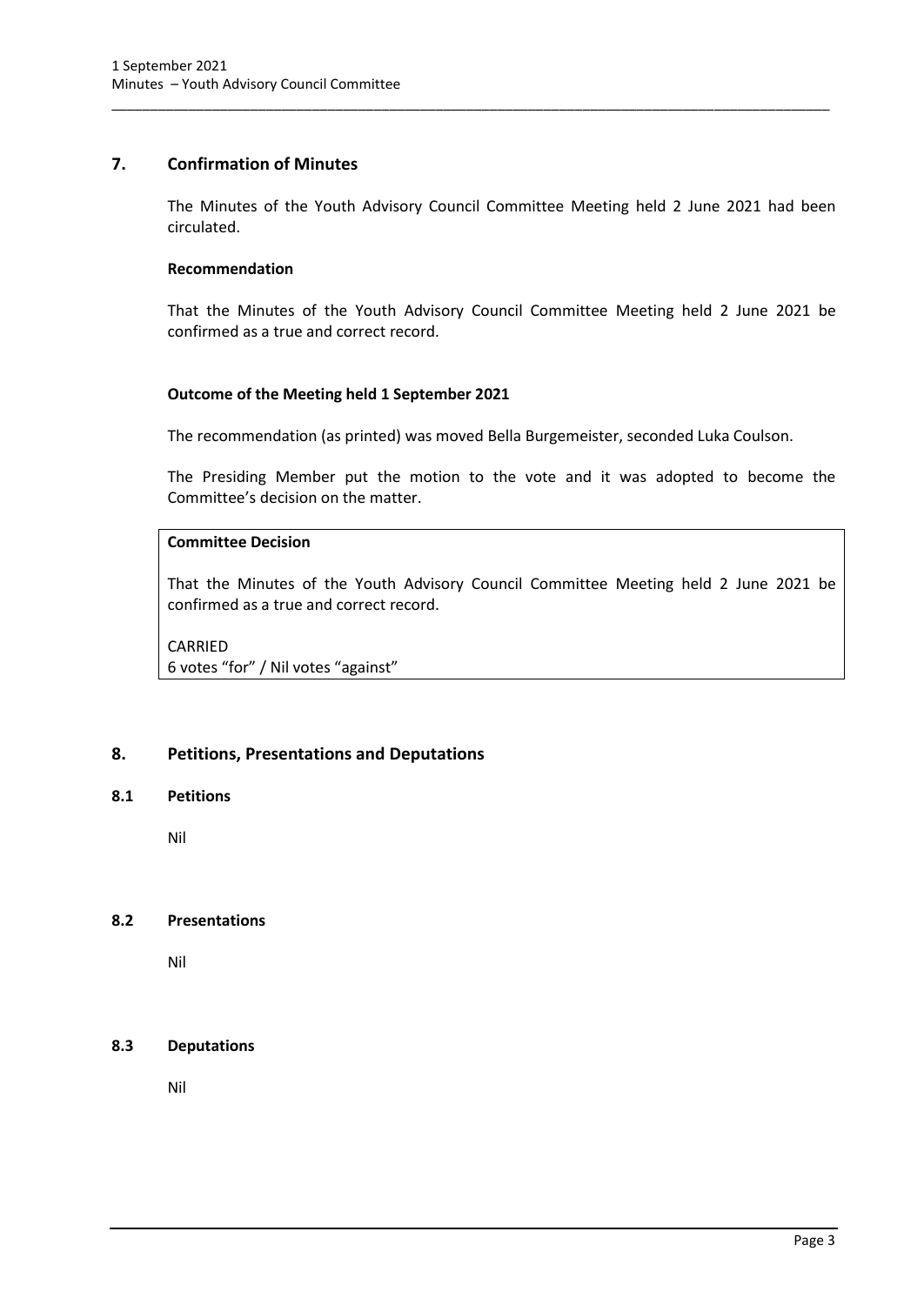# <span id="page-6-0"></span>**9. Method of Dealing with Agenda Business**

Items were dealt with in the order in which they appeared.

\_\_\_\_\_\_\_\_\_\_\_\_\_\_\_\_\_\_\_\_\_\_\_\_\_\_\_\_\_\_\_\_\_\_\_\_\_\_\_\_\_\_\_\_\_\_\_\_\_\_\_\_\_\_\_\_\_\_\_\_\_\_\_\_\_\_\_\_\_\_\_\_\_\_\_\_\_\_\_\_\_\_\_\_\_\_\_\_\_\_\_\_\_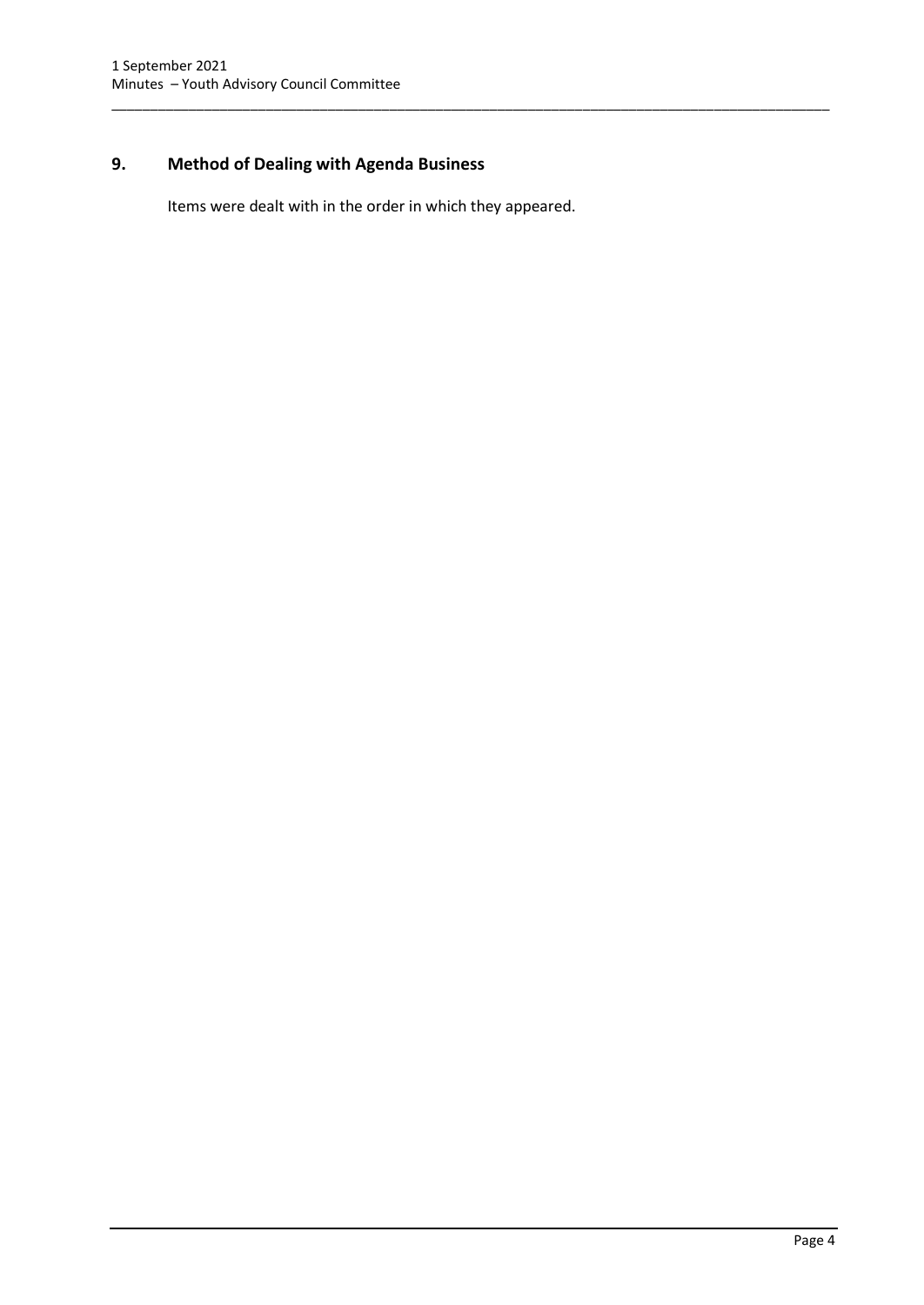### <span id="page-7-0"></span>**10. Reports**

#### <span id="page-7-1"></span>**10.1 Youth Advisory Council Committee Nominations**

| <b>Applicant/Proponent:</b>  | Internal                                                 |                     |             |                             |
|------------------------------|----------------------------------------------------------|---------------------|-------------|-----------------------------|
| <b>Responsible Officer:</b>  | Danika Wellington, Senior Community Partnerships Officer |                     |             |                             |
| <b>Responsible Manager:</b>  | Sarah Upton, Manager Community Services                  |                     |             |                             |
| <b>Executive:</b>            | Gary Barbour, Director Sustainable Communities           |                     |             |                             |
| <b>Authority/Discretion:</b> |                                                          | Advocacy            |             | Review                      |
|                              |                                                          | Executive/Strategic |             | Quasi-Judicial              |
|                              | ⊠                                                        | Legislative         | $\boxtimes$ | <b>Information Purposes</b> |
| <b>Attachments:</b>          | Nil                                                      |                     |             |                             |

\_\_\_\_\_\_\_\_\_\_\_\_\_\_\_\_\_\_\_\_\_\_\_\_\_\_\_\_\_\_\_\_\_\_\_\_\_\_\_\_\_\_\_\_\_\_\_\_\_\_\_\_\_\_\_\_\_\_\_\_\_\_\_\_\_\_\_\_\_\_\_\_\_\_\_\_\_\_\_\_\_\_\_\_\_\_\_\_\_\_\_\_\_

#### **Summary**

The purpose of this report is to inform members of the current advertisement of Youth Advisory Council Committee (YAC) nominations to fill the 14 positions that will become vacant in line with Council elections in October 2021. Current YAC members are welcome to re-apply.

#### **Executive Recommendation**

That the Youth Advisory Council Committee note the information presented in this report.

*Voting Requirement: Simple Majority* 

#### **Strategic Relevance**

| Theme 1 | Our community and culture                                                                 |
|---------|-------------------------------------------------------------------------------------------|
| Goal    | A safe, healthy and cohesive community, with a rich cultural life, and supportive         |
|         | social environment                                                                        |
|         | Objective 1.6 A community that provides for the particular needs of the young and the old |

#### **Regional Impact Statement**

The Youth Advisory Council Committee comprises members from the Greater Bunbury region representing the surrounding Shires of Capel, Dardanup and Harvey.

#### **Background**

All the City of Bunbury Committees of Council's terms of office conclude in line with the local government elections on the 16 October 2021. Committees will therefore need to be reappointed by Council at the following Ordinary Council Meeting held on 2 November 2021. Applications are open to young people aged 12 to 25 years residing in the Greater Bunbury region.

YAC members serve a two-year period in line with Council elections and will need to re-apply if they wish to continue for another term.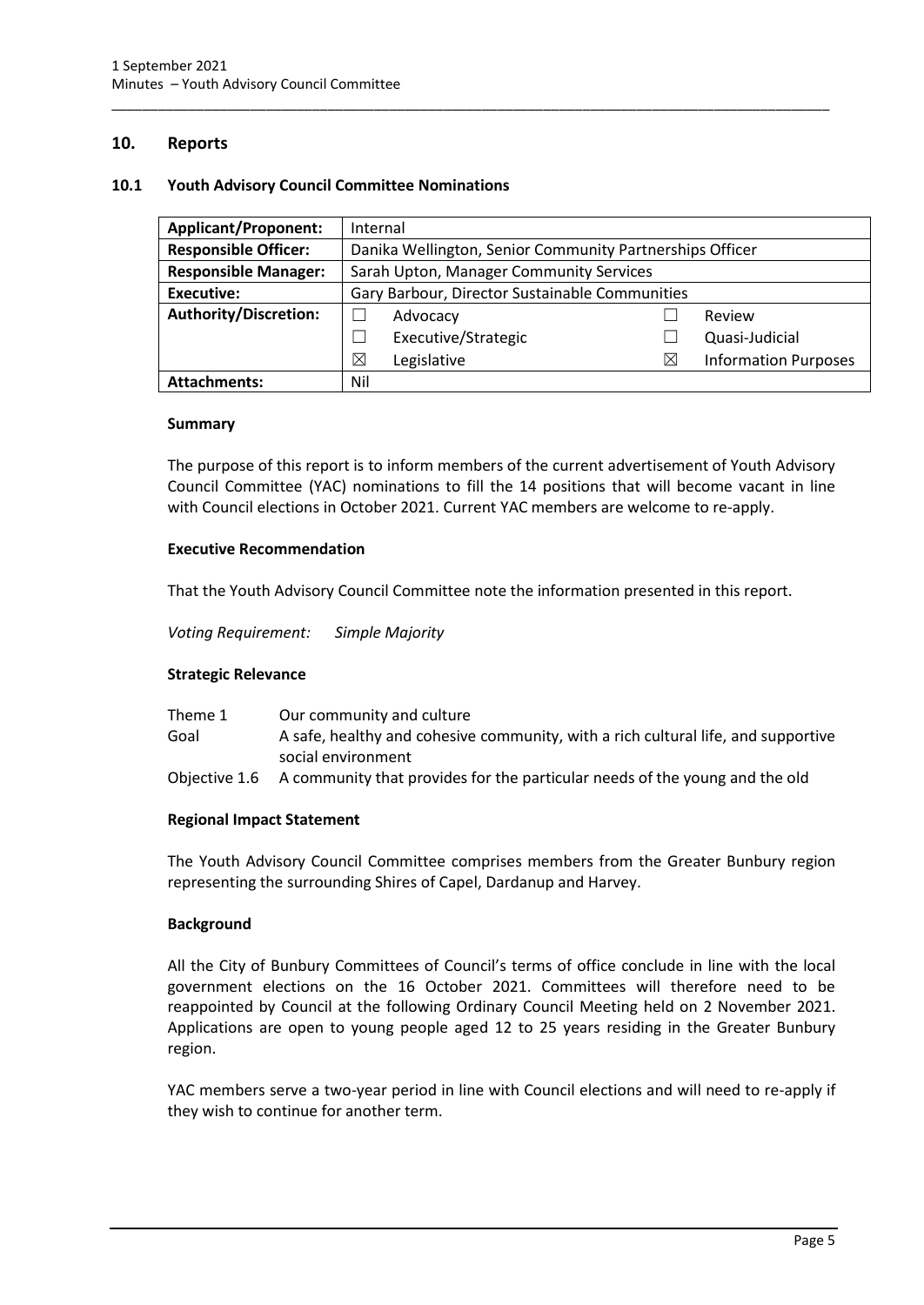#### **Council Policy Compliance**

Not applicable

#### **Legislative Compliance**

*Local Government Act 1995*

#### **Officer Comments**

The nomination period for vacant positions will commence 1 September 2021 and be open until 4:00pm on 19 September 2021.

\_\_\_\_\_\_\_\_\_\_\_\_\_\_\_\_\_\_\_\_\_\_\_\_\_\_\_\_\_\_\_\_\_\_\_\_\_\_\_\_\_\_\_\_\_\_\_\_\_\_\_\_\_\_\_\_\_\_\_\_\_\_\_\_\_\_\_\_\_\_\_\_\_\_\_\_\_\_\_\_\_\_\_\_\_\_\_\_\_\_\_\_\_

Applicants are being asked to submit an online application form through the City's online platform, SmartyGrants. The online application form can be found at: [https://bunbury.smartygrants.com.au/yac2](https://bunbury.smartygrants.com.au/yac)021

Recognising that young people communicate through multiple mediums, we have provided the opportunity to showcase creativity in the application process. Applications are required to be submitted in full and questions must be answered through the SmartyGrants portal before the closing date. In addressing the selection criteria, nominees may upload a range of file types including videos, pictures or artwork.

Advertising and promotion of the nomination period will be undertaken via newspapers, radio, City of Bunbury social media, YAC social media and direct email to schools and other networks.

#### **Analysis of Financial and Budget Implications**

The advertisement of vacant positions will be undertaken through the Youth Advisory Council Committee operational budget.

#### **Community Consultation**

Not applicable.

#### **Councillor/Officer Consultation**

Not applicable.

#### **Applicant Consultation**

Not applicable.

#### **Timeline: Council Decision Implementation**

Committees of Councils will be endorsed at the Ordinary Council Meeting held 2 November 2021.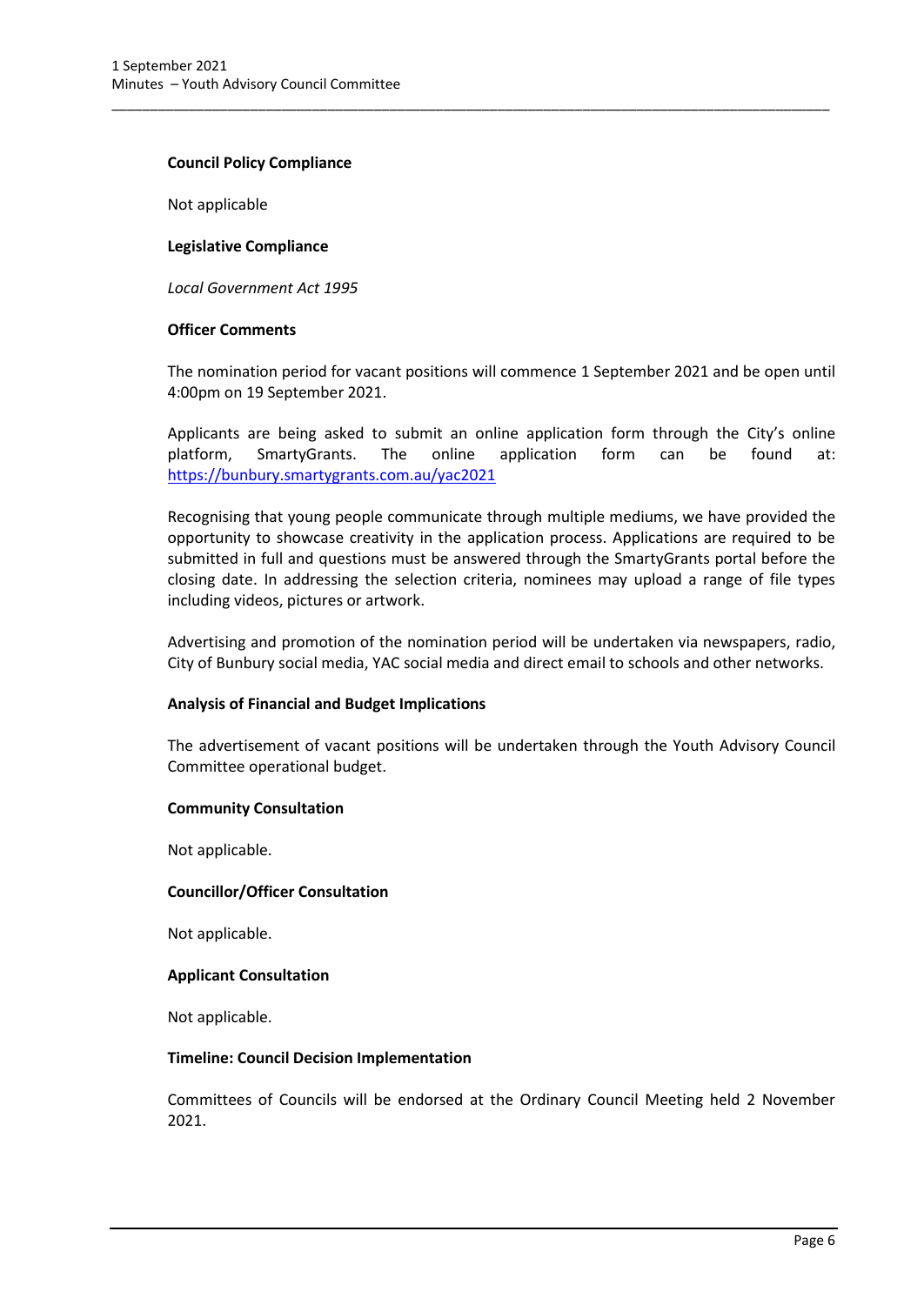# **Outcome of the Meeting held 1 September 2021**

The recommendation (as printed) was moved Luka Coulson, seconded Hannah Moyle.

\_\_\_\_\_\_\_\_\_\_\_\_\_\_\_\_\_\_\_\_\_\_\_\_\_\_\_\_\_\_\_\_\_\_\_\_\_\_\_\_\_\_\_\_\_\_\_\_\_\_\_\_\_\_\_\_\_\_\_\_\_\_\_\_\_\_\_\_\_\_\_\_\_\_\_\_\_\_\_\_\_\_\_\_\_\_\_\_\_\_\_\_\_

The Presiding Member put the motion to the vote and it was adopted to become the Committee's decision on the matter.

### **Committee Decision**

That the Youth Advisory Council Committee note the information presented in this report.

CARRIED 6 votes "for" / Nil votes "against"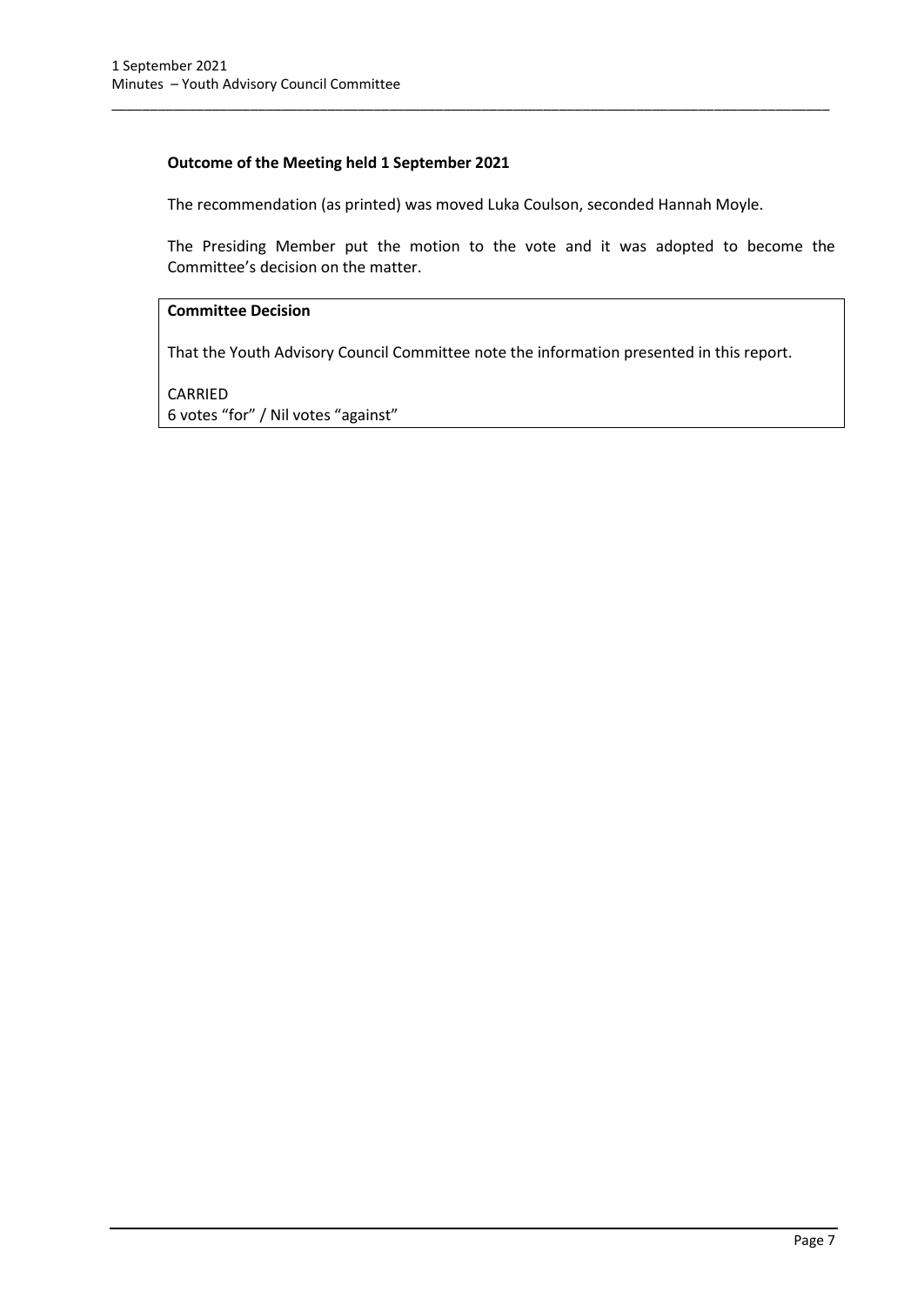#### <span id="page-10-0"></span>**10.2 Youth Precinct Update**

| <b>Applicant/Proponent:</b>  | Internal                                                 |                                         |   |                             |
|------------------------------|----------------------------------------------------------|-----------------------------------------|---|-----------------------------|
| <b>Responsible Officer:</b>  | Danika Wellington, Senior Community Partnerships Officer |                                         |   |                             |
| <b>Responsible Manager:</b>  |                                                          | Sarah Upton, Manager Community Services |   |                             |
| <b>Executive:</b>            | Gary Barbour, Director Sustainable Communities           |                                         |   |                             |
| <b>Authority/Discretion:</b> |                                                          | Advocacy                                |   | Review                      |
|                              |                                                          | Executive/Strategic                     |   | Quasi-Judicial              |
|                              |                                                          | Legislative                             | X | <b>Information Purposes</b> |
| <b>Attachments:</b>          | Nil                                                      |                                         |   |                             |

\_\_\_\_\_\_\_\_\_\_\_\_\_\_\_\_\_\_\_\_\_\_\_\_\_\_\_\_\_\_\_\_\_\_\_\_\_\_\_\_\_\_\_\_\_\_\_\_\_\_\_\_\_\_\_\_\_\_\_\_\_\_\_\_\_\_\_\_\_\_\_\_\_\_\_\_\_\_\_\_\_\_\_\_\_\_\_\_\_\_\_\_\_

#### **Summary**

The purpose of this report is to update the Youth Advisory Council Committee (YAC) on the progress of the Youth Precinct construction.

#### **Executive Recommendation**

That the Youth Advisory Council Committee note the information presented in this report.

*Voting Requirement: Simple Majority* 

#### **Strategic Relevance**

| Theme 1       | Our community and culture                                                                               |
|---------------|---------------------------------------------------------------------------------------------------------|
| Goal          | A safe, healthy and cohesive community, with a rich cultural life, and supportive<br>social environment |
| Objective 1.2 | An active community, able to access a wide range of sporting, recreation and<br>leisure options         |
|               | Objective 1.6 A community that provides for the particular needs of the young and the old               |

#### **Regional Impact Statement**

The Youth Precinct will become a destination park and drawcard for locals and tourists alike. The precinct is a central location for young people to socialise and interact with other young people in the Bunbury Geographe region.

#### **Background**

The YAC was appointed as the Steering Committee for the community engagement portion of the Youth Precinct project at the 16 April 2019 Ordinary Council Meeting (Council Decision 034/19). The Council decision also appointed YAC to name the Youth Precinct.

The Youth Precinct began site works in April 2021. Construction commenced in September 2021 and is anticipated for completion in April 2022.

#### **Council Policy Compliance**

Not applicable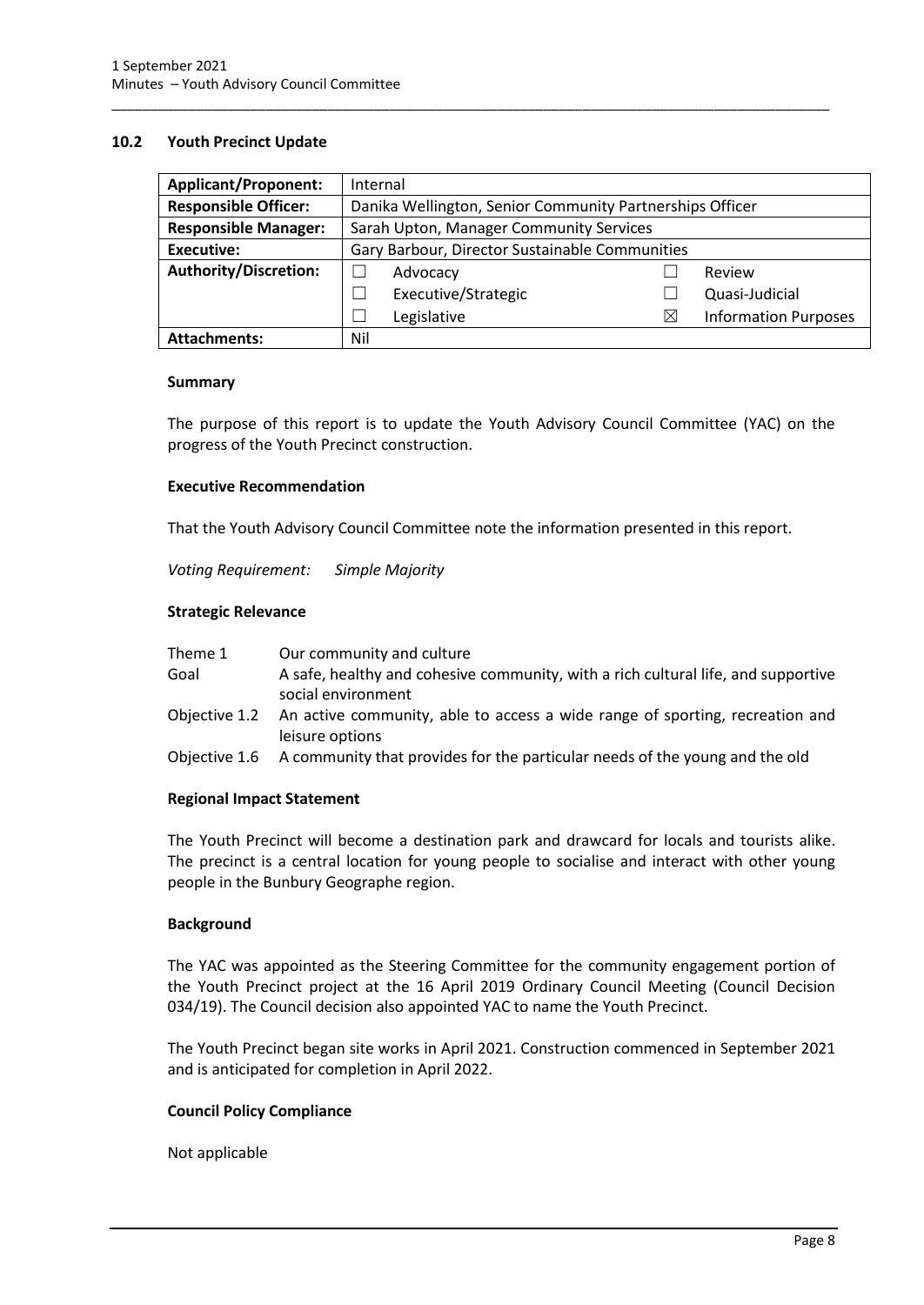#### **Legislative Compliance**

*Local Government Act 1995*

#### **Officer Comments**

The tender for the Youth Precinct construction was awarded to Advanteering Civil Engineers. Construction is due to commence in September 2021. Due to builder availability and delays in manufacturing and materials, construction was delayed until September. These delays will unfortunately extend the project completion date to April 2022. Advanteering have been busy behind the scenes awarding subcontracts and ordering long lead time items.

\_\_\_\_\_\_\_\_\_\_\_\_\_\_\_\_\_\_\_\_\_\_\_\_\_\_\_\_\_\_\_\_\_\_\_\_\_\_\_\_\_\_\_\_\_\_\_\_\_\_\_\_\_\_\_\_\_\_\_\_\_\_\_\_\_\_\_\_\_\_\_\_\_\_\_\_\_\_\_\_\_\_\_\_\_\_\_\_\_\_\_\_\_

Local contractor Geographe Civil Pty Ltd have almost finished the preliminary works including demolition, bulk earthworks and service connections. During early August Western Power completed electrical upgrades which will support lighting for the precinct and supply threephase power for events.

City staff, in collaboration with YAC, will develop an engagement plan to identify relevant stakeholders and relevant engagement activities to workshop a name for the Youth Precinct. Some of the key stakeholders identified include local Aboriginal elders and the skating community. YAC members will be supported by City staff to engage with stakeholders and endorse a name ready for the opening in 2022.

There is a \$40,000 budget to deliver an opening/launch ceremony and subsequent activation of the facility through the April school holidays and Youth Week. The proposed date for the opening/launch ceremony is Saturday 9 April 2022. The proposed date is subject to construction timelines. YAC members will be involved in the planning process for the event.

#### **Analysis of Financial and Budget Implications**

Funding has been allocated in the 2021-22 budget for:

- PR-4786 Detailed design, contract documentation and construction of the Youth Precinct.
- PR-5014 Youth Precinct opening event.

#### **Community Consultation**

A community consultation process will be undertaken as part of the naming project.

#### **Councillor/Officer Consultation**

Not applicable

#### **Applicant Consultation**

Not applicable

#### **Timeline: Council Decision Implementation**

A name for the Youth Precinct will be endorsed by YAC at the next Committee meeting on 1 December 2021. This will then be presented to Council in early 2022.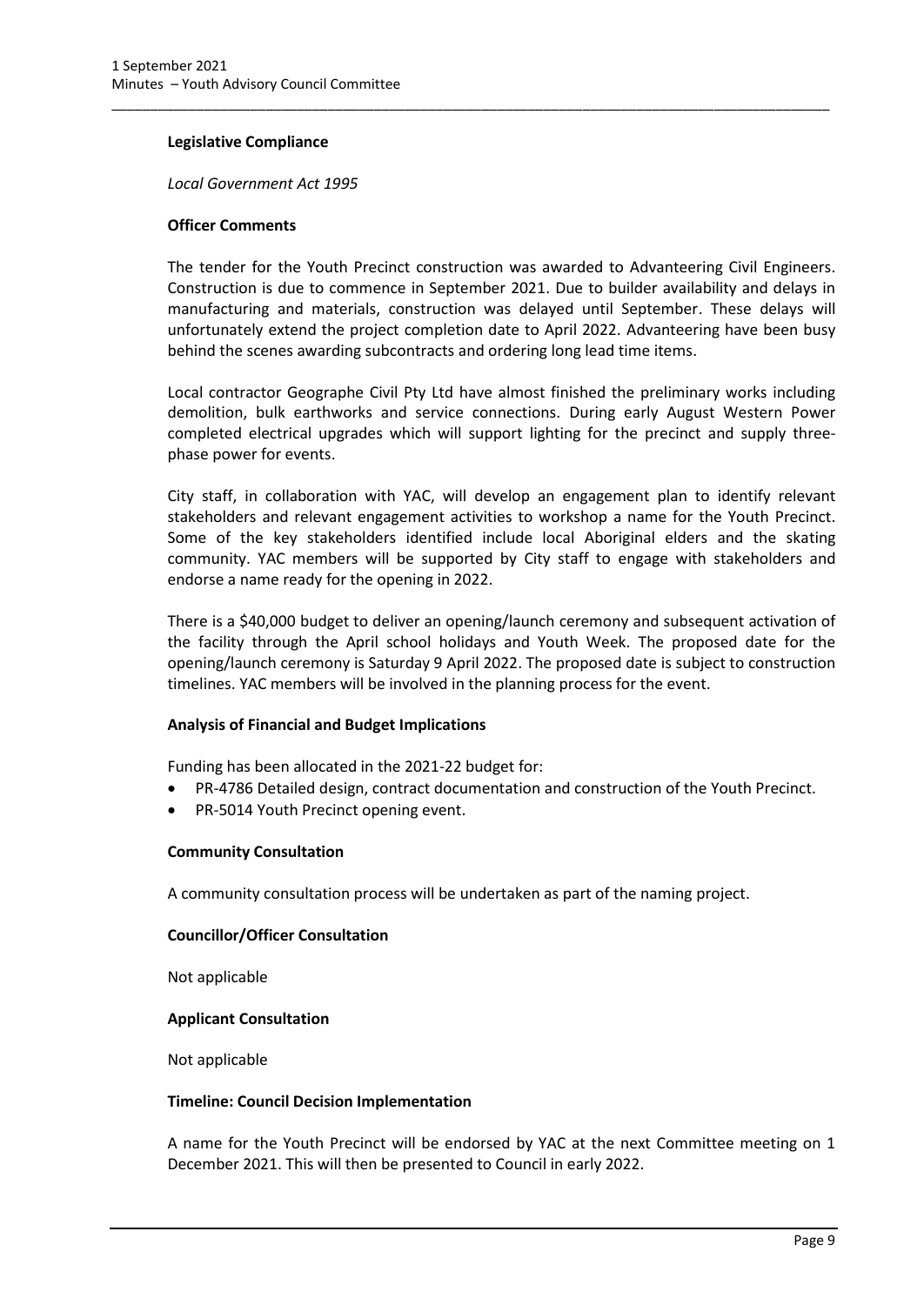# **Outcome of the Meeting held 1 September 2021**

The recommendation (as printed) was moved Bella Burgemeister, seconded Luka Coulson.

\_\_\_\_\_\_\_\_\_\_\_\_\_\_\_\_\_\_\_\_\_\_\_\_\_\_\_\_\_\_\_\_\_\_\_\_\_\_\_\_\_\_\_\_\_\_\_\_\_\_\_\_\_\_\_\_\_\_\_\_\_\_\_\_\_\_\_\_\_\_\_\_\_\_\_\_\_\_\_\_\_\_\_\_\_\_\_\_\_\_\_\_\_

The Presiding Member put the motion to the vote and it was adopted to become the Committee's decision on the matter.

#### **Committee Decision**

That the Youth Advisory Council Committee note the information presented in this report.

CARRIED 6 votes "for" / Nil votes "against"